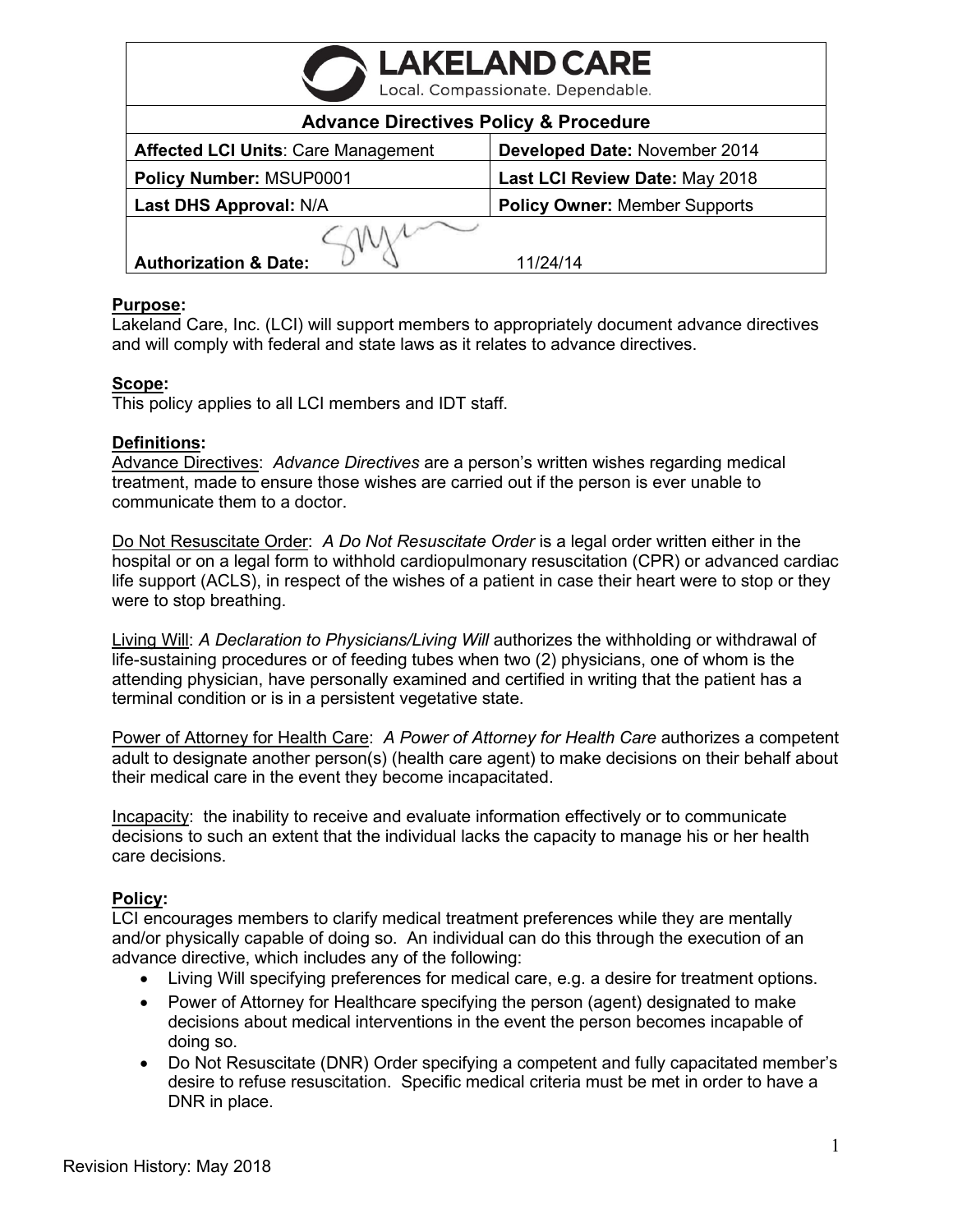• Other verbal or written documentation specifying the person's treatment preferences or refusal of specific treatments or medical care.

Lakeland Care, Inc. will:

- Ensure compliance with related federal and state regulations with respect to execution of advance directives.
- Update all written information related to Advance Directives in compliance with State law when changes are made as soon as possible, but no later than 90 days of the effective date of the change.
- Not base the provision of care or otherwise discriminate against a member based on whether or not the member has executed an advance directive.
- Provide all members with information about their rights under state law to make decisions about their medical care, to accept or refuse medical or surgical treatment, and to formulate an advance directive.
- Inform members about LCI's policy and procedure on advance directives.
- Provide referral to appropriate community resources, including the resource center, for any member or individual seeking assistance in the preparation of advance directives.
- Provide training and education on advance directives to LCI staff and the community at least every three years, or more often with changes. Training will include information on recognizing, minimizing, or eliminating potential conflicts of interest associated with completion and execution of advance directives.

## **Procedure:**

- 1. At the time of enrollment, Lakeland Care, Inc. (LCI) will provide written information, via the Member Welcome Packet, regarding:
	- a. The individual's rights under Wisconsin law (statutory or recognized by Wisconsin courts) to make decisions concerning medical care, including the right to accept or refuse medical or surgical treatment and the right to formulate advance directives;
	- b. The individual's right to file a grievance with the Department of Health Services, Division of Quality Assurance, regarding noncompliance with advance directive requirements;
	- c. LCI's written policies respecting the implementation of such rights, including a statement on any limitation regarding implementation of advance directives as a matter of conscience.
- 2. Interdisciplinary Team (IDT) staff will provide members with written information on durable power of attorney for health care if one is not established. IDT staff will also refer to appropriate community resources, or assist if requested, in the preparation of advance directives.
- 3. IDT staff will inform members of their right to file a complaint with the Department of Health and Family Services, Bureau of Quality Assurance, regarding noncompliance with advance directive requirements.
- 4. IDT staff will assist members, if requested, in filing a complaint with the Division of Quality Assurance regarding noncompliance with advance directive requirements. IDT staff will consult with a CM Supervisor and Member Rights Specialist to assist in addressing the member's complaint, which may include assisting the member in filing a complaint.
- 5. IDT staff will complete the care management Advance Directives worksheet in the electronic member record, and document the presence or absence of an advance directives document in the Member Centered Plan.
	- a. IDT staff will:
		- i. Obtain and document the name and contact information of the legal decision maker.
		- ii. Obtain and document the decision making authority and limitations of legal decision makers as outlined in the advance directive.